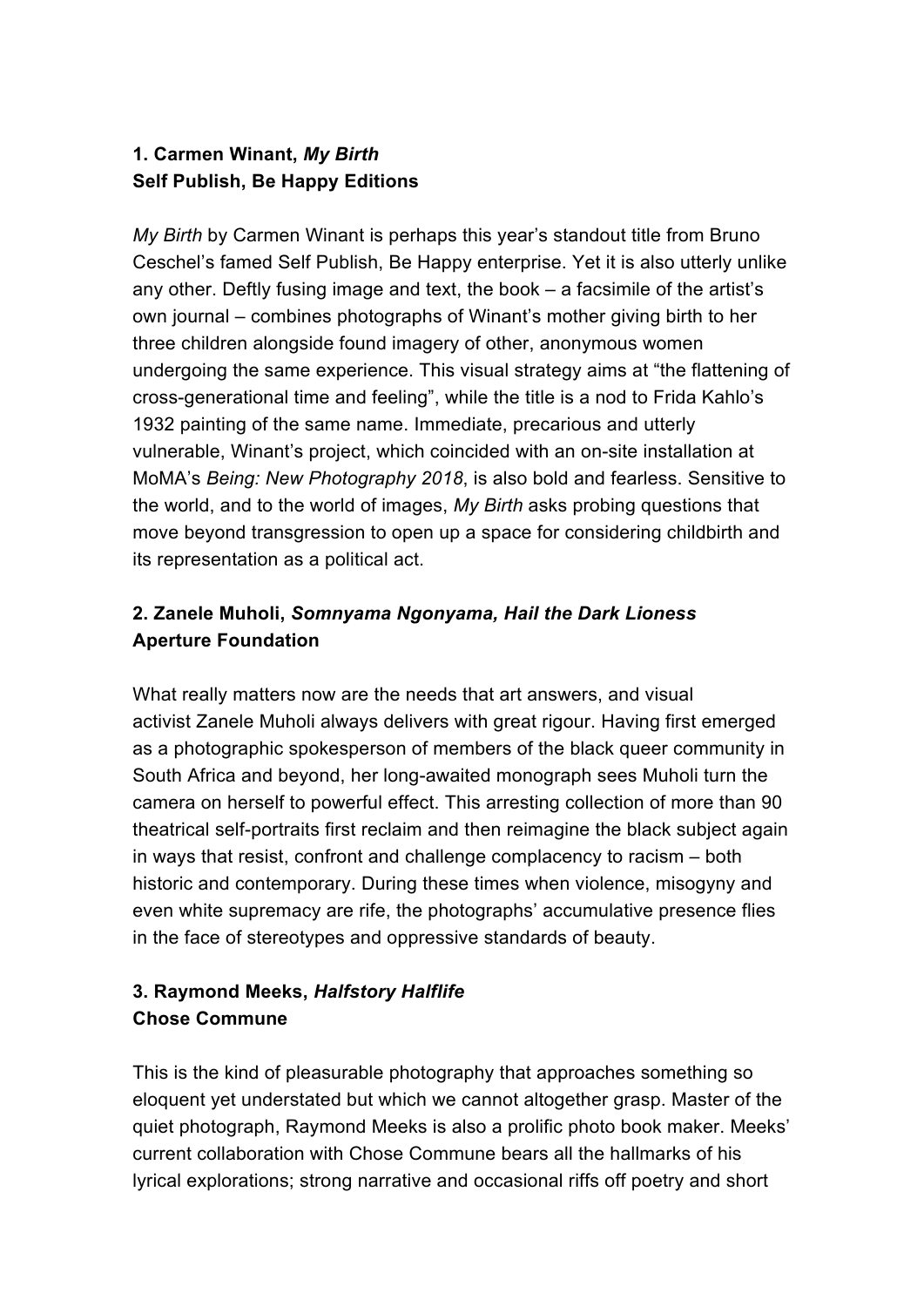fiction, all the while concentrating on the symbiotic relationship between family, memory and a sense of place. Here, black and white photographs of young men, making their way through openings in hedgerow to access prime spots for river-jumping in the Catskill mountain region of New York, are both visceral and spontaneous. Their pale bodies fling themselves into the dark void, frozen as if mid-flight, pivoting from the point of view of an adult seemingly remembering a moment of fledgling sexuality and uncertain future.

### **4. Michael Schmelling,** *Your Blues* **Skinnerboox and The Ice Plant**

Taken between 2013 and 2014, and shot while on commission for the Museum of Contemporary Photography at Colombia College Chicago, Michael Schmelling's photographs in *Your Blues* are our guide through the city's vibrant and eclectic music scene, where "the dominant form is hybridity". Musicians and revellers, parties and recording studios, lovers and strangers all collide, depicted through casual views and with feelings of familiarity. This then forms a ripe photographic account of the varying degrees of individualism within this community. Blues, punk, hip hop, psychedelic jazz, emo, hardcore and house music are all part of Chicago's cultural inheritance and encompassed here via Schmelling's vignettes and reflections on niche and local performers in unconventional venues. Akin to a novel of images, *Your Blues* provides a noteworthy contribution to this year's offerings.

### **5. Max Pinckers,** *Margins of Excess* **Self-Published**

A response to the 'post-truth' era, Max Pinckers' speculative documentary work revolves around the narratives of six protagonists who all momentarily achieved infamy in the US only to be ousted as fakes or frauds by the media. Such highly-idiosyncratic stories range from a self-invented love story set in a Nazi concentration camp to a man compulsively hijacking trains. With feverdream urgency, *Margins of Excess* brings together fragments of these lives through staged photography, archival material, interviews and press clippings: the explicit folding of imagination into imaging "in which truths, half-truths, lies, fiction or entertainment are easily interchanged." Pinckers' take on embracing reality in all its complexity via this particular strand of storytelling offers an interesting reminder: that contemporary documentary practice might be more productively considered as small arguments, gestures or even critical methods.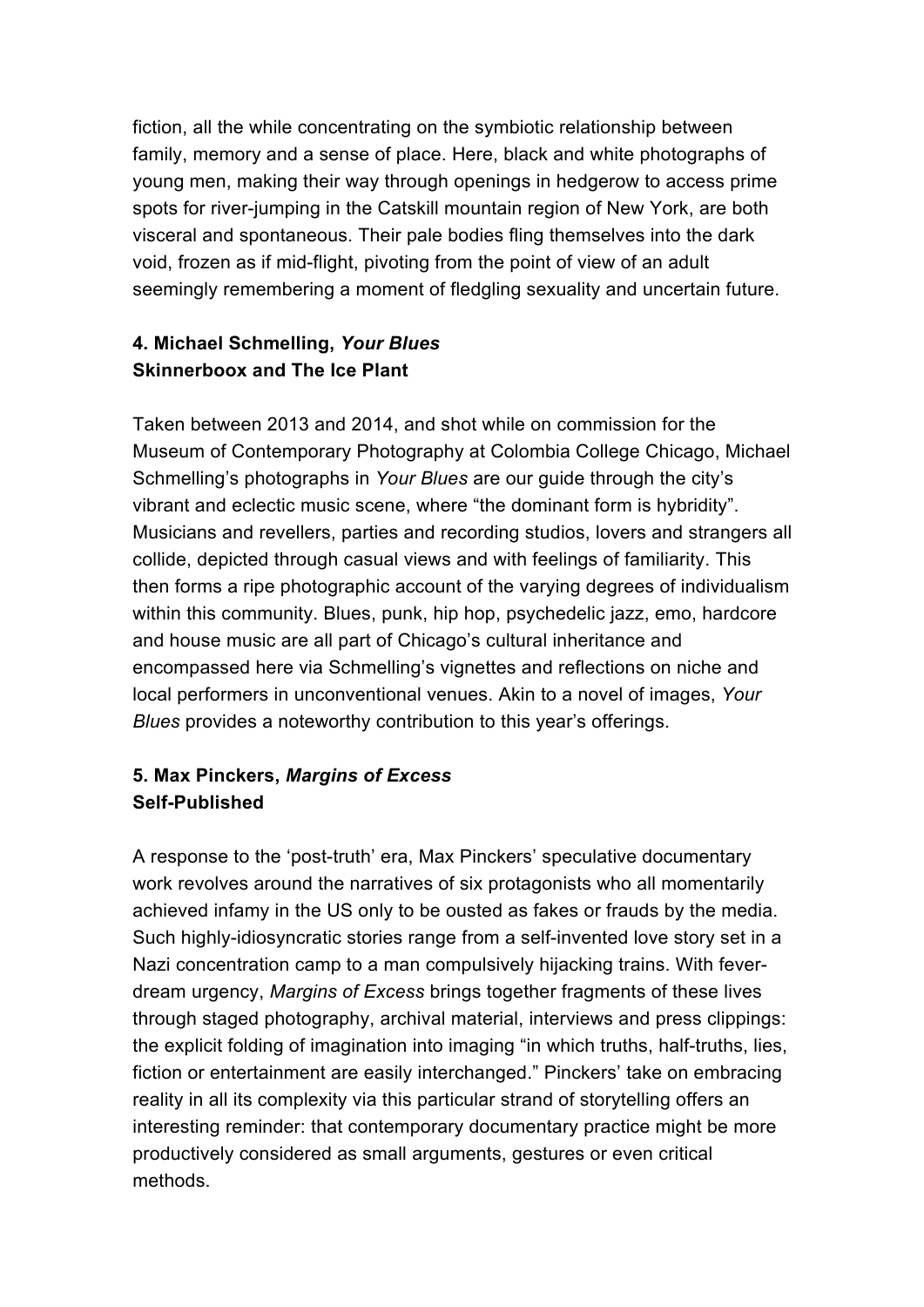### **6. Michelle Dizon and Việt Lê,** *White Gaze* **Sming Sming Books**

Readers of 1000 Words will recall the recent magazine feature on this gem of a photo book from collaborative duo Michelle Dizon and Việt Lê, which deserves much wider recognition in light of its poetry, playfulness, acuity and, most crucially, decolonising strategies. Intellectually energetic, *White Gaze* repurposes imagery from National Geographic to confront notions of white privilege and Western-centrism by reworking and negating image and text from the publication's original pages. Countless uncomfortable truths hidden at the bottom of every lie, every act of denial or white complicity, come to bear through the interplay of the two languages, critiquing how meaning is constructed to administer imperialist narratives and racist histories.

## **7. Mimi Plumb,** *Landfall* **TBW Books**

As far as great discoveries go, the case of Mimi Plumb's resurfaced archive has been a fairly recent but major breakthrough. Having taught photography throughout much of her career at San Jose State University and San Francisco Art Institute in the US, it has only been during the past five years that her work has really come to light following the 2014 exhibition of her *Pictures from the Valley* series. Now, a collection of images taken throughout the 1980s have been published by TBW Books under the title, *Landfall*, containing black and white photographs full of foreboding and unease, yet always delicate and beautiful in register. They appear to encapsulate a time when the world at large seemed out of kilter – with obvious parallels to our present moment. Stylistically, too, there's a whiff of Robert Frank, Garry Winogrand and Henry Wessel to these images that certainly will not fade quickly.

#### **8. Chloe Dewe Mathews,** *Caspian: The Elements* **Aperture Foundation and Peabody Museum Press**

It's heartening to observe this renewed period for Aperture Foundation's photo book publishing arm, albeit still very traditional in format. One of its many great, recent titles comes courtesy of British photographer and filmmaker Chloe Dewe Mathews who spent five years roaming the borderlands of the Caspian Sea, where Asia seamlessly merges into Europe, to come away with a compelling record of the region's complex geopolitical